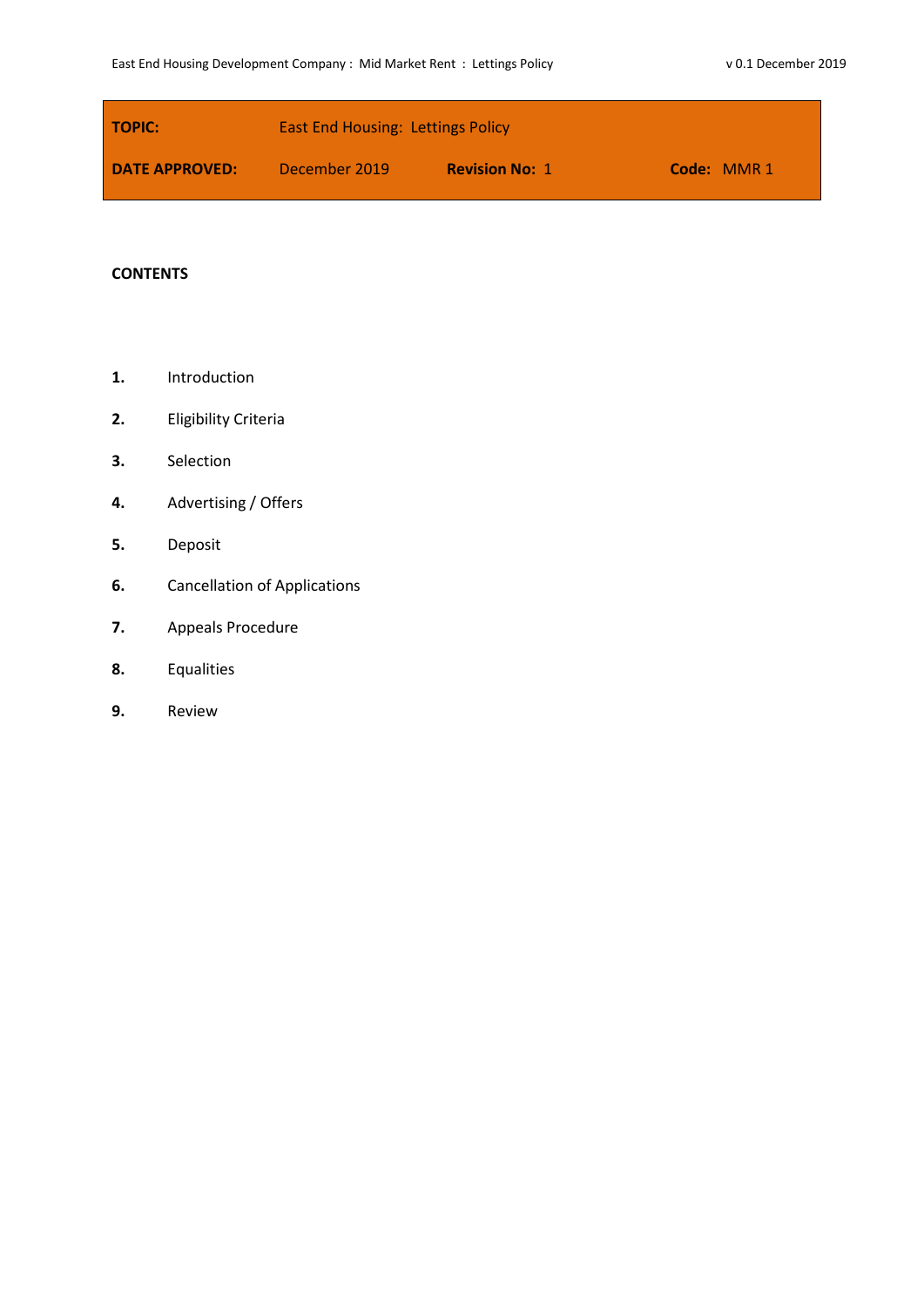#### **1. Introduction**

East End Housing Development Company owns a selection of properties in Shettleston. This includes properties which are let as Mid-Market Rent (MMR) properties and East End Housing Owned properties, which are let in the private market. This Policy sets out how applicants will be assessed and prioritised for our Mid-Market Rent (MMR) properties and for our East End Housing Owned properties.

## **2. Eligibility Criteria**

All applicants must be at least 16 years of age.

Mid Market Rent properties will be let to applicants that meet the eligibility criteria below

- Applicants will normally be employed, or have a formal offer of employment.
- Applicants must be on 'low to moderate incomes' with a gross annual income which is within a specified range, which will be approved annually by the East End Housing Development Company Board.
- We will not normally rehouse owner occupiers, unless there are exceptional circumstances which are preventing them occupying their present home e.g. threat of abuse or where the occupancy may endanger the health of the occupant and there are no alternative remedies available to the owner

Where joint applications have been submitted, at least one of the applicants must meet all the eligibility criteria. Income will be calculated as a 'household' – combining the salaries of all applicants who wish to be on the tenancy agreement. The total income must not be below or above the income thresholds set by the Board.

For new build MMR developments, a Lettings Plan will be approved by the Board prior to the allocation of the properties. This plan may include specific quotas around applicant types or housing need factors.

## **3. Selection**

Applicants who meet our eligibility criteria will be placed on a list in date order. Where demand exceeds supply, we will ensure that lets are made in line with any Lettings Plan approved by the Board. Date order will then be used to prioritise applicants.

All properties have two bedrooms or less. There are no criteria around the size of household, which means that households will be considered for properties that will result in them having an extra bedroom.

Where possible we will try to accommodate the applicant's preference for property type or position. This will be particularly relevant when allocating several properties at a time in new build developments.

Applicants will be invited to complete an income and expenditure assessment before an offer is made. If there are concerns about whether an applicant can afford a tenancy then an applicant may be bypassed.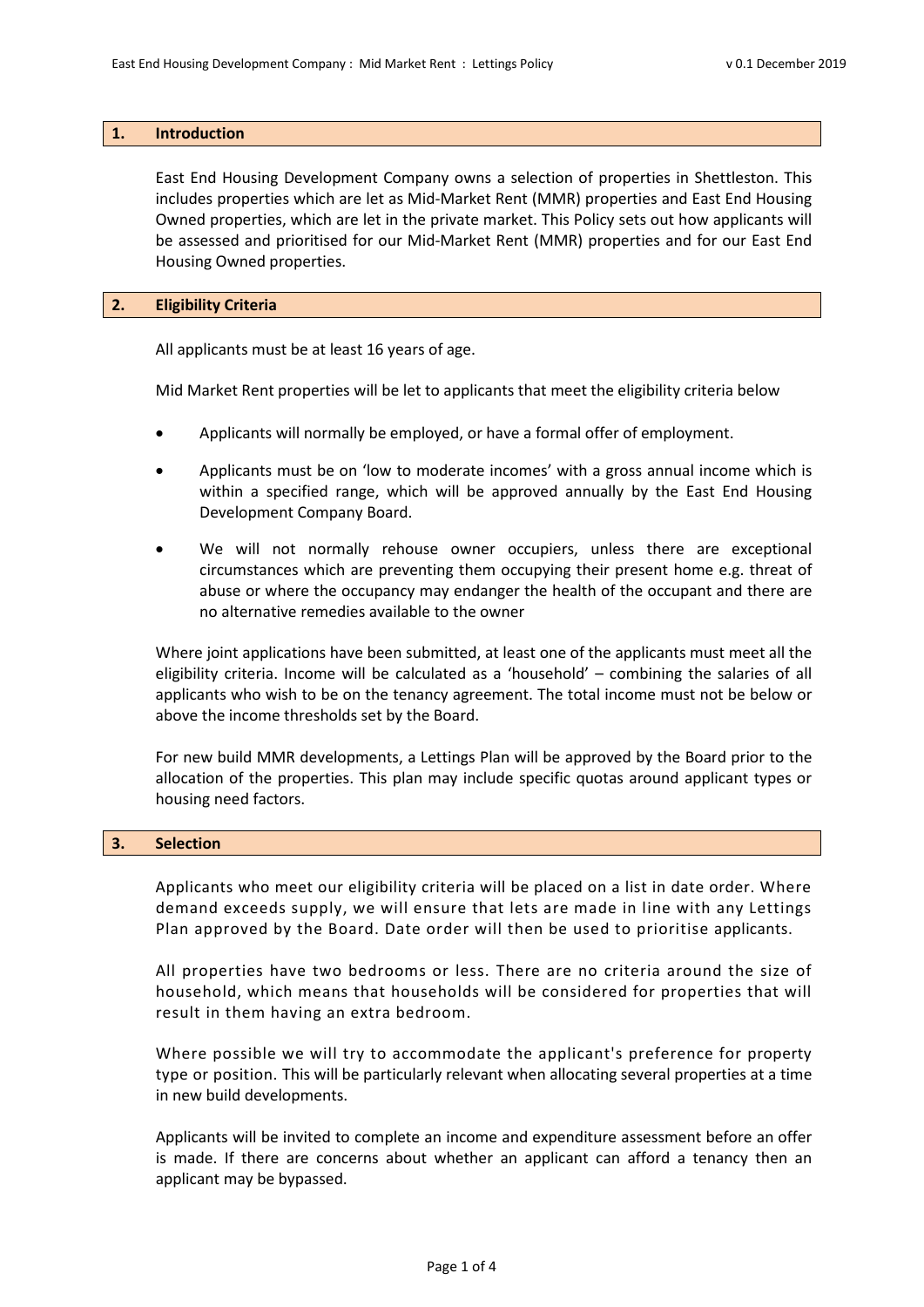We normally request written references from current and former landlords. Applications will normally be cancelled and applicants will be considered ineligible as follows:

| Reason                                                                                                                                                          | <b>Period of time</b>                                              |
|-----------------------------------------------------------------------------------------------------------------------------------------------------------------|--------------------------------------------------------------------|
| The applicant has rent arrears or any<br>other debts attributed to a current or<br>previous tenancy.                                                            | Until debts are cleared                                            |
| The applicant has perpetrated<br>antisocial or criminal behaviour or<br>breached their current or previous<br>tenancy conditions within the last five<br>years. | For five years from the date of the<br>behaviour or tenancy breach |
| The applicant has provided false or<br>misleading information or withheld<br>relevant information.                                                              | For two years                                                      |

#### **4. Advertising / Offers**

Available properties will be advertised in line with the requirements of the Lettings Agent Code of Practice published by the Scottish Government.

Applicants selected will be contacted as soon as possible by telephone, text and/or email. Formal offers will be made by writing to the applicant. Applicants will be given three working days from the date of an offer letter to respond either by refusing the offer, or by making an arrangement to view the property. Failure to do so will result in the offer being withdrawn

An applicant must normally accept an offer within one working day of viewing the property, although this may be extended by a further working day in special circumstances. Failure to do so will result in the offer being withdrawn and recorded as a refusal.

#### **5. Deposit**

All applicants who are made a formal offer of a property will have to pay a deposit equal to one month's rent prior to taking entry to their property, along with one month's rent in advance. Deposits will be transferred to the Scheme Administrator under the Deposit Schemes (Scotland) Regulations 2011.

Pets will not normally be allowed in our mid-market rent properties.

## **6. Cancellation of Applications**

Applications will be cancelled in the circumstance set out in paragraph 3.4. Applications will also be cancelled in the following circumstances:

- The applicant asks us to cancel their application;
- The applicant dies; or
- The applicant fails to respond to a review of the list or to other correspondence.